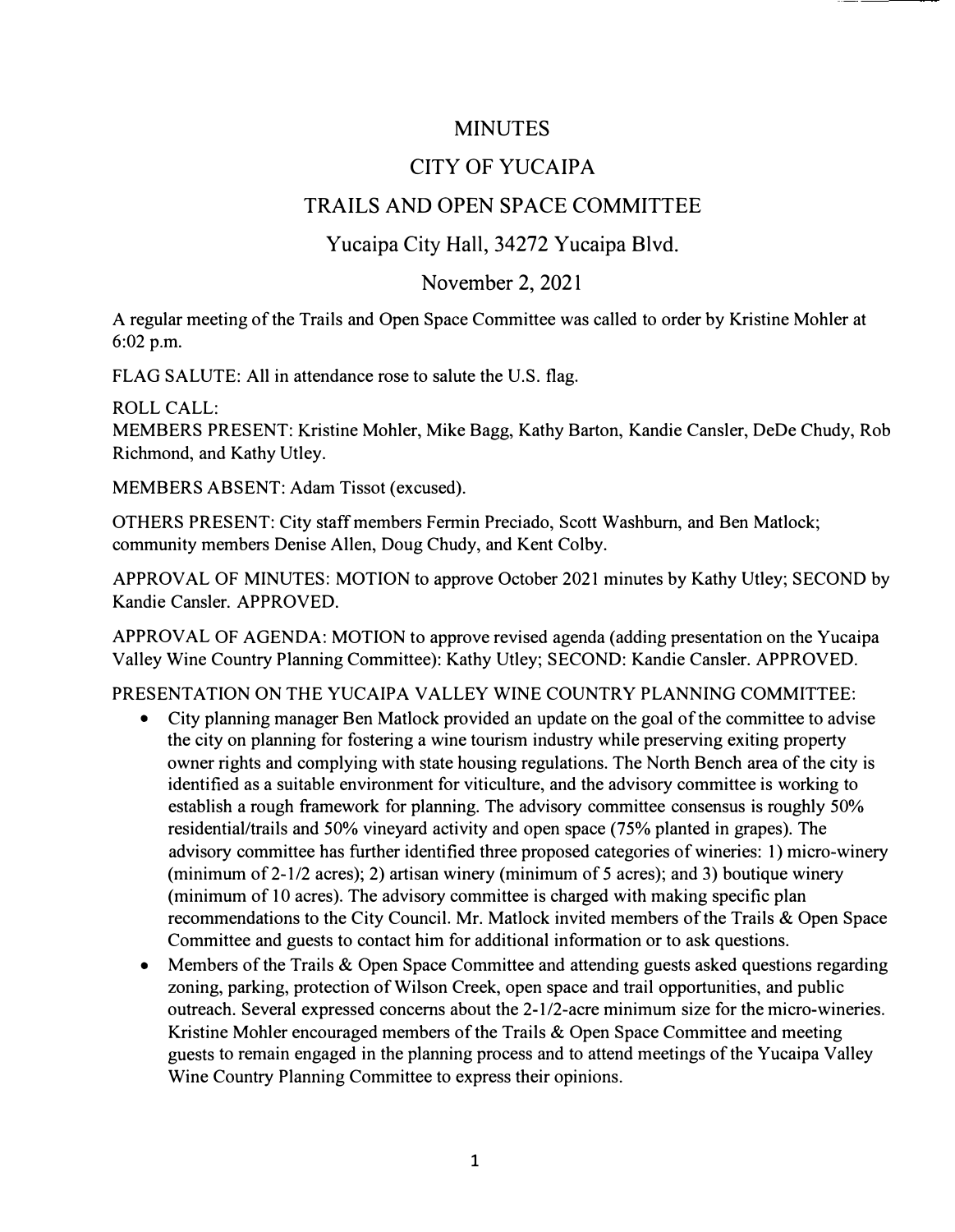COMMENTS BY COMMITTEE MEMBERS: None.

PUBLIC COMMENT: Members of the public in attendance participated in the discussion of the Yucaipa Valley Wine County Planning Committee.

CORRESPONDENCE: No correspondence addressed to the committee has been received.

FLOOD CORRIDOR PROTECTION GRANT: Fermin Preciado reported the city will stay abreast of potential grant opportunities which could potentially support trail connectivity along Wildwood Creek from the Wildwood Creek Basins to Bryant Street.

TAKE-A-HIKE:

- The next hike is scheduled for 9 a.m. Saturday, Nov. 13, 2021, to the Love Tree via Three Hawks Trail. Rob Richmond will lead the hike. Parking will be adjacent to the trailhead at Crafton Hills College. Kristine Mohler reported she would order additional hats to be awarded to hikers who complete six hikes.
- Rob Richmond will draft a hike schedule for 2022 for the committee's consideration.

ADOPT-A-TRAIL PROGRAM

• Rob Richmond reported he has received the spreadsheet of trail adopters and will work with city staff to restart the quarterly reports process. Fermin Preciado added that the community services division is the point of contact for the Adopt-a-Trail, Adopt-a-Park, and Adopt-a-Street programs.

DESIGNATED PUBLIC MULTI-USE TRAILS: No update.

TRAIL CONNECTIVITY: There was discussion about desires to establish a trail in the area of the historic olive grove and connectivity along the flood control channel between 2<sup>nd</sup> Street and 10<sup>th</sup> Street.

CRAFTON HILLS CONSERVANCY: Rob Richmond reported that Adam Tissot and a group of mountain bike riders has volunteered to maintain the 38 Special trail within the conservancy.

YUCAIPA EQUESTRIAN ARENA COMMITTEE: Kathy Utley reported there has been increased event activity at the arena, particularly for youth.

YUCAIPA VALLEY CONSERVANCY: No update. Next board meeting will be February 2022.

SUPPORTERS OF WILDWOOD CANYON: DeDe Chudy reported the next board meeting is scheduled for November 17, 2021.

STAFF REPORT:

- Fermin Preciado reported the City Council has approved an event for reopening El Dorado Ranch Park/Five Winds Ranch in March 2022.
- Fermin Preciado reported the city has begun the bidding process for improvements to the parking lot at the entrance to the soccer complex adjacent to Oak Glen Road.

MAKE-A-DIFFERENCE DAY (MADD) 2021

DeDe Chudy asked if there was a plan to maintain the newly planted trees at Five Winds Ranch (weeding, securing stakes). Scott Washburn reported the city is exploring adding this to an